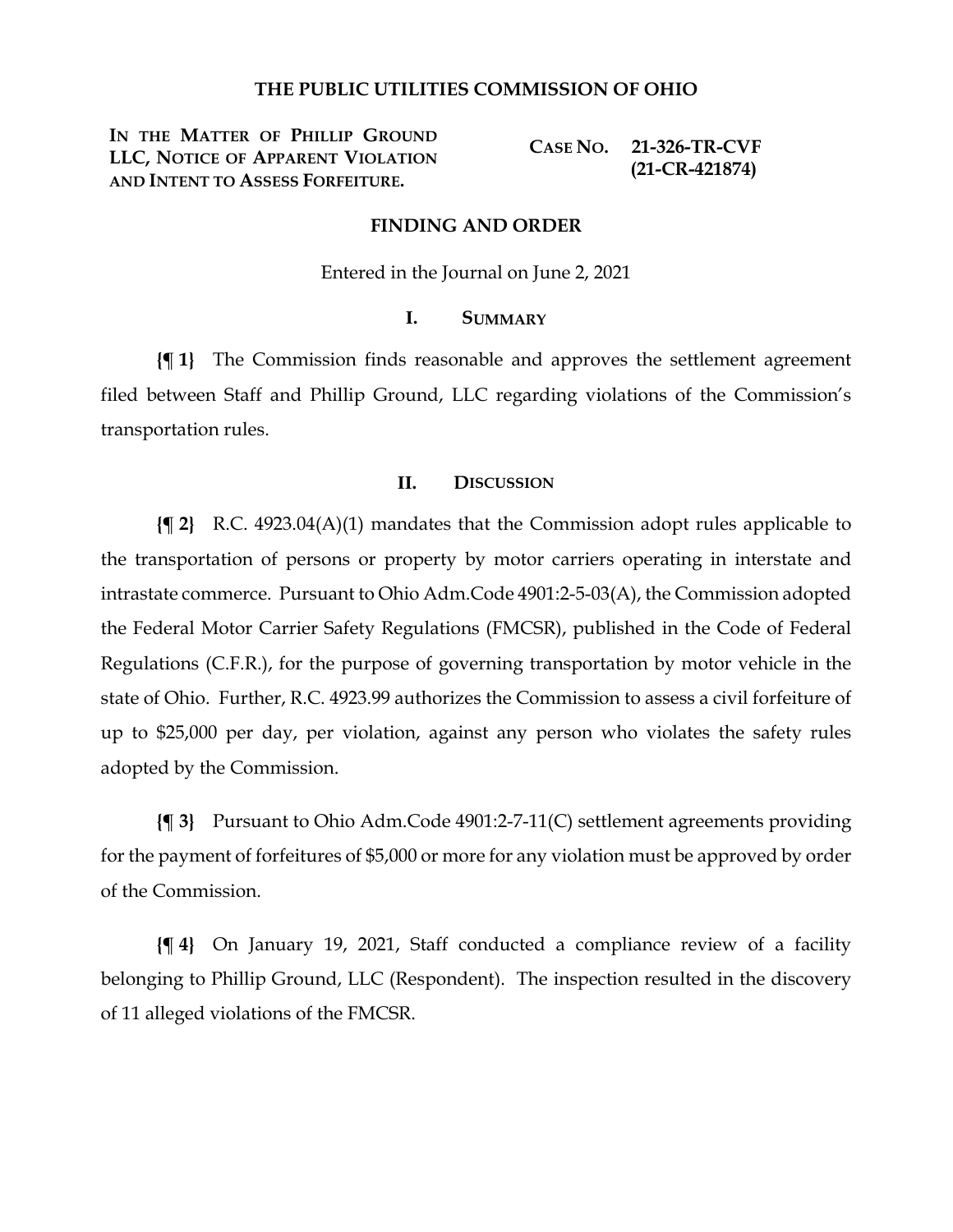**{¶ 5}** Pursuant to Ohio Adm.Code 4901:2-7-07, Staff timely served Respondent with a Notice of Intent to Assess a Forfeiture (NIA). The NIA assessed Respondent a total civil forfeiture of \$13,700 for the 11 alleged violations.

**{¶ 6}** On April 22, 2021, Staff and Respondent filed a settlement agreement (Settlement Agreement) that, in the parties' opinions, resolves the issues raised in this case. Staff and Respondent filed the Settlement Agreement in accordance with Ohio Adm.Code 4901:2-7-11(C), which requires settlement agreements providing for the payment of forfeitures of \$5,000 or more for any violation to be approved by order of the Commission. The following is a summary of the conditions agreed to by the parties; it is not intended to replace or supersede the Settlement Agreement.

- A. Respondent acknowledges that pursuant to the January 19, 2021 inspection, Respondent was found in violation of: 49 C.F.R. 391.21(a), 391.51(b)(5), 391.51(b)(6), 392.2, 395.8(a)(1), 395.8(e)(1), 382.303(a), 382.303(b), 382.303(d)(1), 382.303(d)(2), and 382.701(a). Respondent further acknowledges that the violations listed above may be included in Respondent's compliance record and history of violations insofar as they may be relevant for the purposes of determining penalty actions for future violations.
- B. Respondent has provided proof sufficient to Staff that it has a compliance plan in place to correct the violations found in this inspection. Staff therefore agrees to reduce the forfeiture amount from \$13,700 to \$10,070. Respondent agrees to pay a total civil forfeiture of \$10,070 for the violations.
- C. Respondent shall pay the \$10,070 civil forfeiture in 24 consecutive payments of \$419.58 commencing 30 days following the Commission's Order approving the Settlement Agreement. The payments shall be made payable to "Treasurer State of Ohio," and shall be mailed to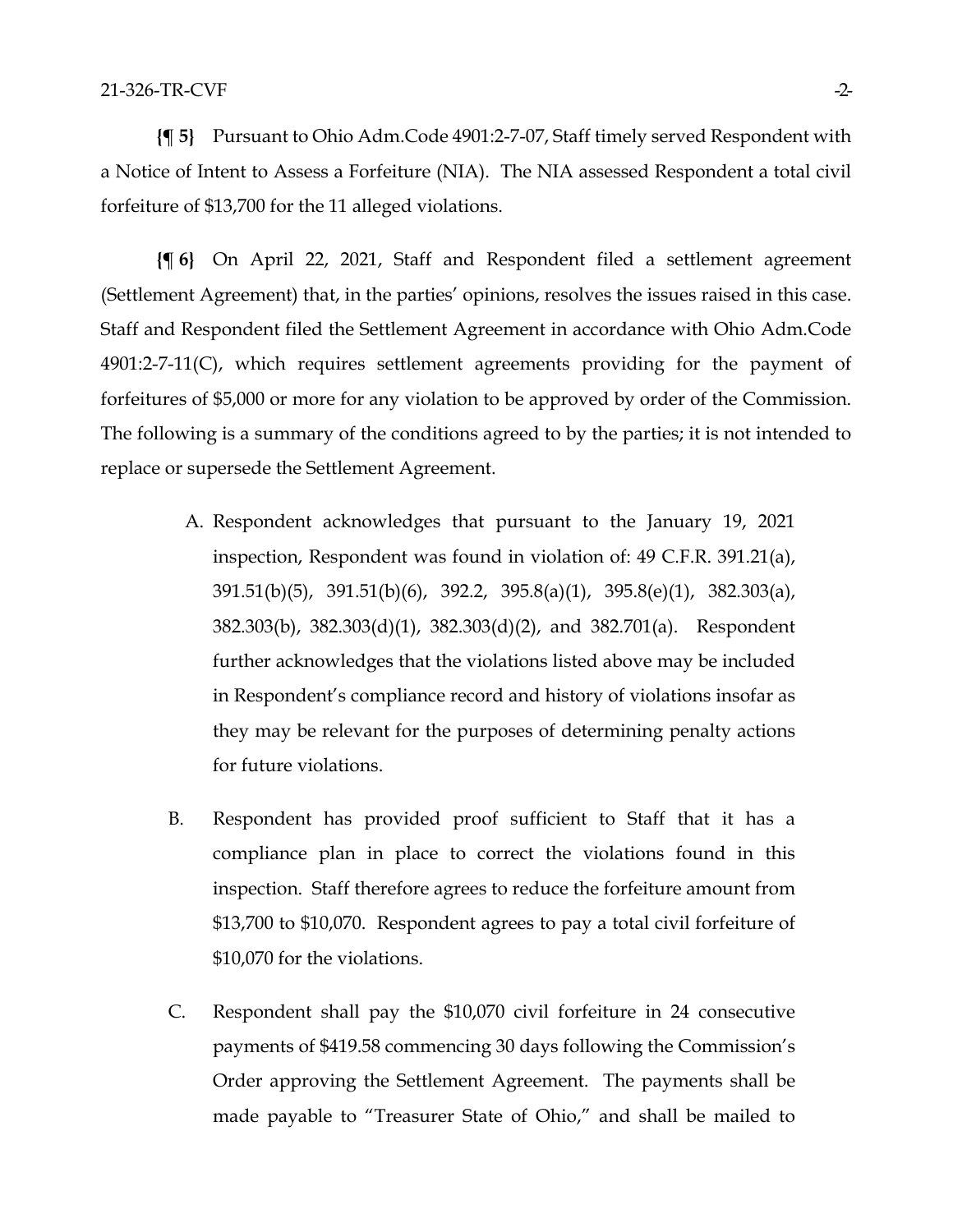Public Utilities Commission of Ohio, Attn: CF Processing, 180 E. Broad St., 4th Floor, Columbus, OH 43215-3793. The case number (21-CR-419764) should appear on the face of the payments.

- D. The Settlement Agreement shall not become effective until adopted by an Opinion and Order of the Commission. The date of the entry of the Commission Order adopting the Settlement Agreement shall be its effective date.
- E. The Settlement Agreement is made in settlement of all factual or legal issues in the case. It is not intended to have any effect in any other case or proceeding, except as described in the Settlement Agreement.

**{¶ 7}** The Commission notes that in accordance with Ohio Adm.Code 4901:2-7- 14(D), if the respondent fails to comply with the provisions of the Settlement Agreement for a period exceeding 30 days, Respondent shall be in default and shall be deemed to have admitted the occurrence of the violations and waived all further right to contest liability for the forfeiture originally assessed by Staff.

**{¶ 8}** The Commission finds that the Settlement Agreement submitted in this case is reasonable. Therefore, the Settlement Agreement shall be approved and adopted in its entirety.

#### **III. ORDER**

**{¶ 9}** It is, therefore,

**{¶ 10}** ORDERED, That the Settlement Agreement submitted in this case be approved and adopted in its entirety. It is, further,

**{¶ 11}** ORDERED, That Respondent pay the civil forfeiture of \$10,070 in accordance with the Settlement Agreement. Payments shall be made by check or money order payable to "Treasurer State of Ohio," and mailed to PUCO, Attn: CF processing, 180 East Broad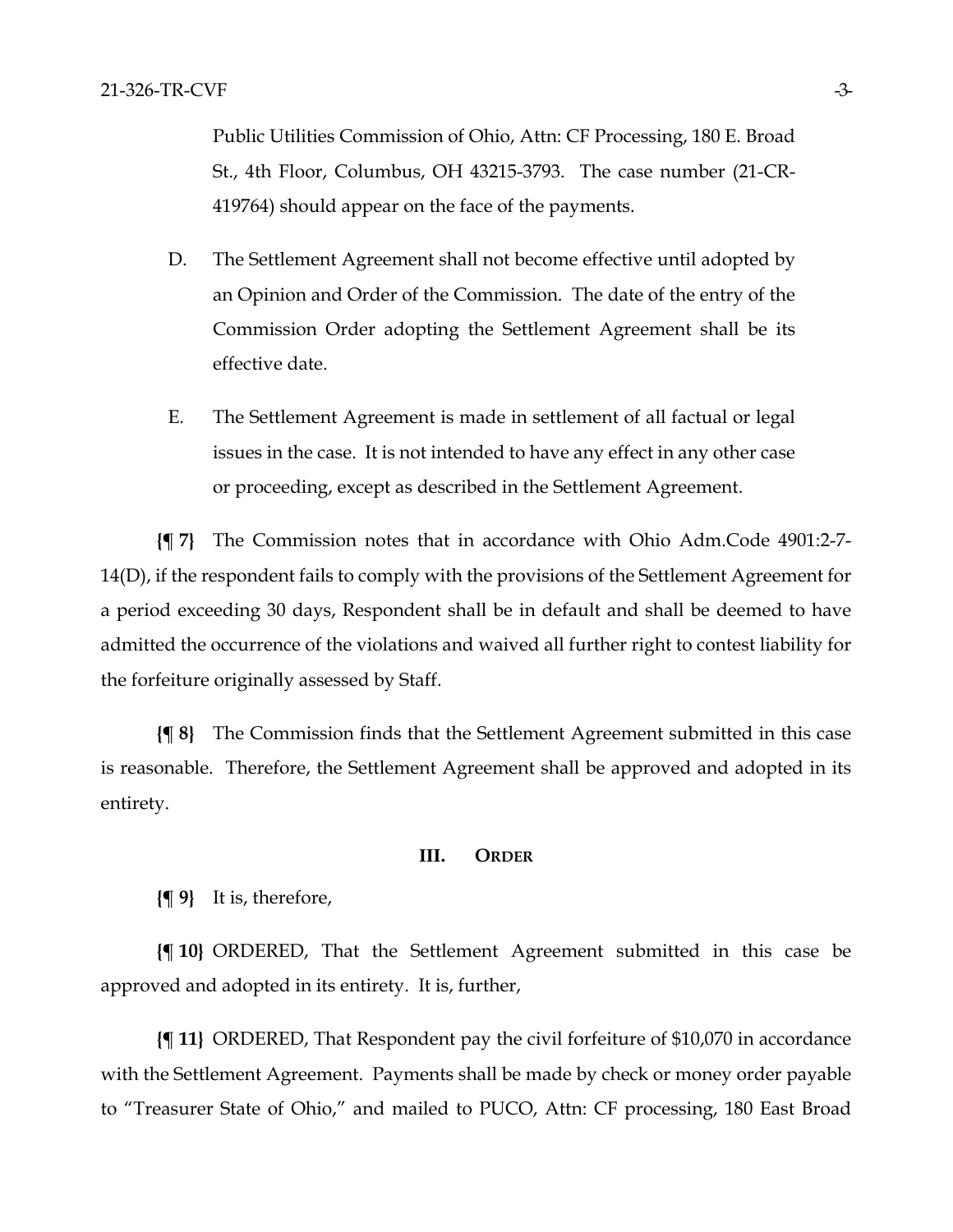# 21-326-TR-CVF 4

Street, 4th Floor, Columbus, Ohio 43215-3793. In order to assure proper credit, Respondent is directed to write case number 21-CR-419764 on the face of each check or money order. It is, further,

**{¶ 12}** ORDERED, That a copy of this Finding and Order be served upon Respondent and all other interested parties of record.

COMMISSIONERS: *Approving:*  Jenifer French, Chair M. Beth Trombold Lawrence K. Friedeman Daniel R. Conway Dennis P. Deters

JMD/kck